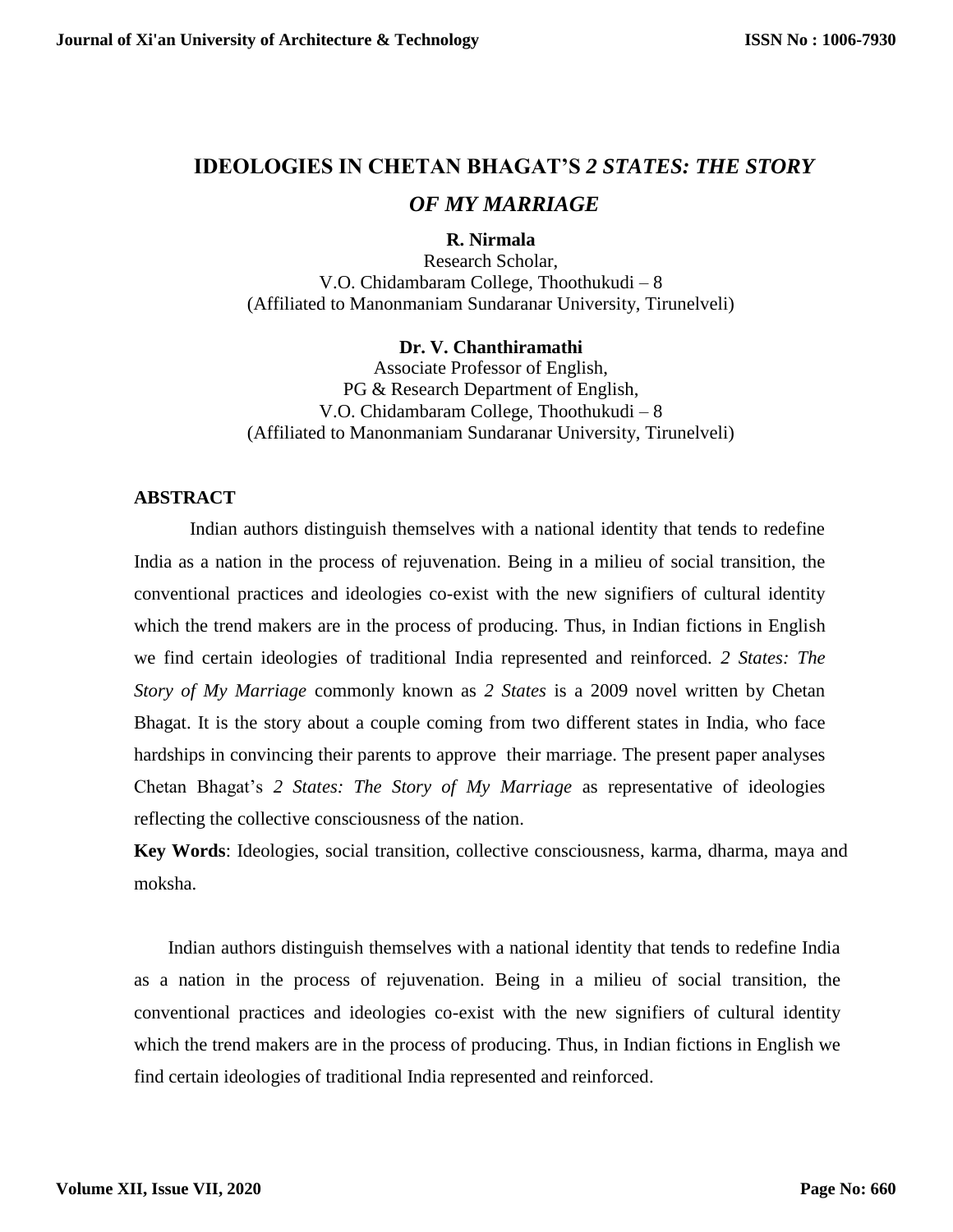The present paper discusses various ideologies behind the common beliefs that bind the whole nation into one. India is a land of diversities, and this aspect of diversity is one of the points of inquiry in global perspective of the nation. Indian authors belonging to various regions, religion, community, caste and class, and language group represent India in a similar outlook which defines the concept of Indianness. Nation is the focal point and the diversities are various orbits held by this central force. Considering the writings of Chetan Bhagat as representative of belief systems ideologies reflecting the collective consciousness of the nation are traced to discuss. The paper through the novel establishes that pan-Indic ideology of nationalism, and philosophical ideologies of karma, dharma, maya and moksha govern the socio-cultural life of Indians.

Nationalism, as a sentiment or consciousness of belonging to the nation, is a recurrent theme found in Indian fictions in English. In *2 States: The Story of My Marriage*, Bhagat reflects the ideology of collectivism when the protagonist questions: "… if our happiness makes so many people unhappy, is it the right thing to do?" (163). Though Krish and Ananya are in love with each other, their families insist on the regional disparities. Both of them are determined not to elope but to convince their family members and marry with smiles on their faces. Finally when they succeed, Krish is excited. He wonders: "Was it really happening? Was I finally getting married, with consent from everyone I shared my DNA with?" (254).

However the urban youth in Bhagat's representation adopt American culture of pizza and dating, and criticize Indian social values as outdated. In *2 States: The Story of My Marriage*, Krish's perception of Chennai as a "stuck-up city" (101), as none of his flat mates have a girlfriend and are repelled by his beer bottles, shows his westernized life style. Thus the underlying colonial subjugation and the conscious resistance to western supremacy are seen in the fictions of Bhagat. The decolonization of mind is hence a significant element in the ideology of Indian nationalism. The ideological mobilization of the idea of decolonization of mind begins with Indian elites and seeps into the Indian populace through politics, mass media and literature.

Bhagat's protagonist finds Chennai a "stuck- up city" (101), "almost ninety percent of the people were dark complexioned", among whom "eighty percent had dabbed talcum that gave them a grey skin tone" (76).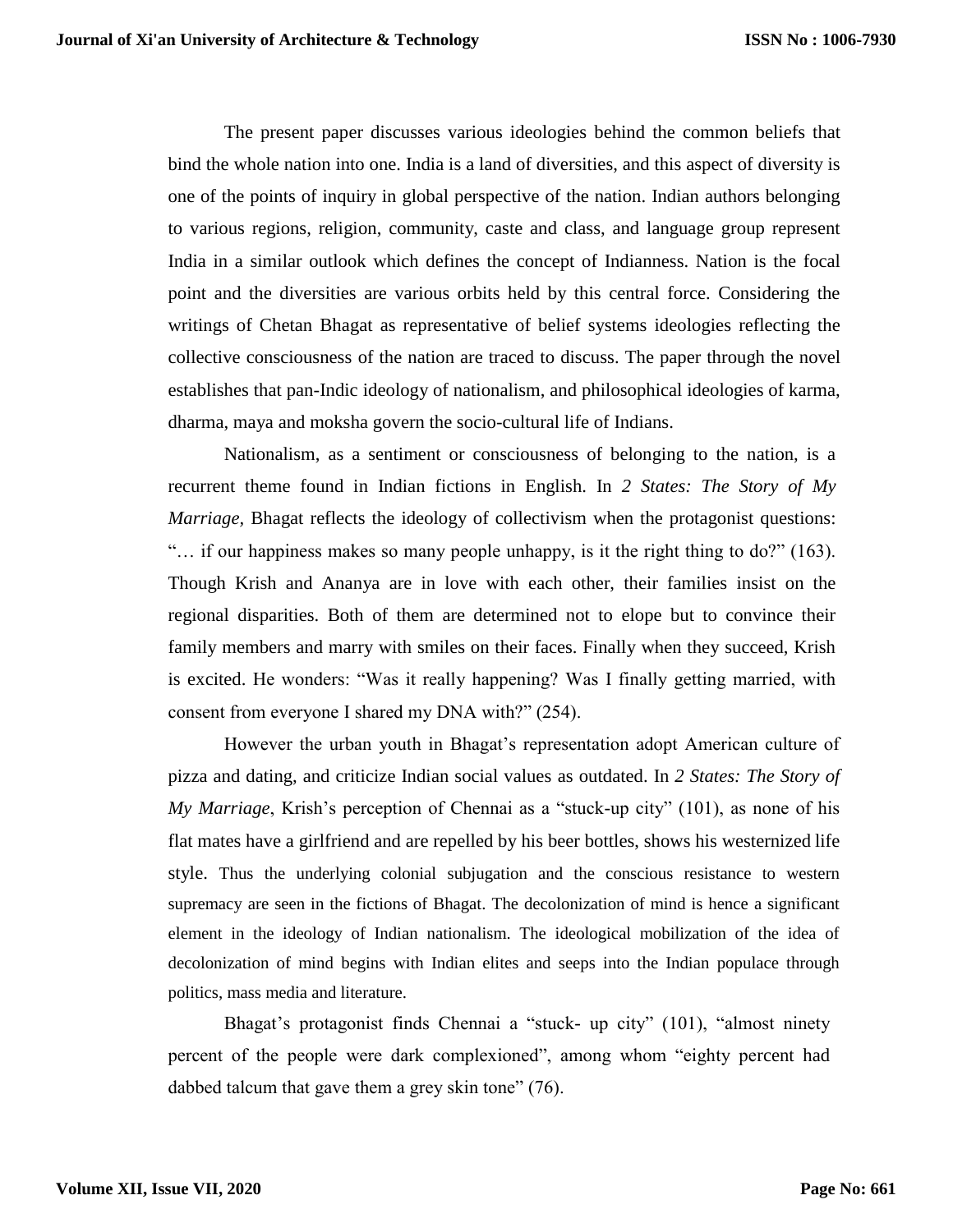Chetan observes that "Tamilians love to irritate non-Tamil speakers by speaking only Tamil in front of them. This is the only silent rebellion in their otherwise repressed, docile personality" (101). In the fiction, Ananya is criticized by Krish's relatives for being a South Indian. However, the fiction finally insists the birth of "a state called India" (269) and Bhagat in his acknowledgement to the fiction remarks, "I'd also like to tell all South Indians I love them. My better half will vouch for that. I have taken the liberty to have some fun with you just like I have with Punjabis- only because I see you as my own" (viii).

Indian social mores are constructed on the ideology of leading a life for spiritual liberation, mokshamarg. It sees the soul as trapped in worldly bondage, doomed to remain in a state of suffering and ignorance unless it can purify itself from defiling karma. The ideologies of karma, dharma and maya focus towards spiritual liberation. Fictions are seen as the texts representing and re-presenting the individual and cultural values and experiences. Thus representations of India and its tradition change according to the milieu but the underlying wisdom is static. Inspite of practicalism, radical thinking and rationality they end up in traditional notions of living such as belief in God, destiny and need for emotional collective life.

The conceptualization of karma in popular mind is represented in the fictions of Bhagat. In *2 States: The Story of My Marriage* when Krish is not able to decide his future he just says "So let fate play out" (32). When he is exhausted by his attempts to win recognition in Ananya's family he says "I've surrendered everything to God anyway" (171). When he is perplexed if he would get selected in his campus interview he connects his success with his assurance of marriage with Ananya: "Of course, my rational mind knew I was being completely moronic. Both the events were not connected. But there is only so much out rational mind knows. Maybe, events and karma are connected" (37). Krish tells his mother of he being posted at Chennai where Ananya is, his mother wants to meet an astrologer to know what phase he was going through (72). Thus the ideology of karma is persistent in Indian popular thought in the form of belief in destiny or fate.

In Indian thinking materialism is relatively an unimportant concept. The external world is seen as illusory, maya. Anything devoid of spiritualism is perishable and hence impermanent, an illusion. Hence maya holds key position in Vedantic teaching.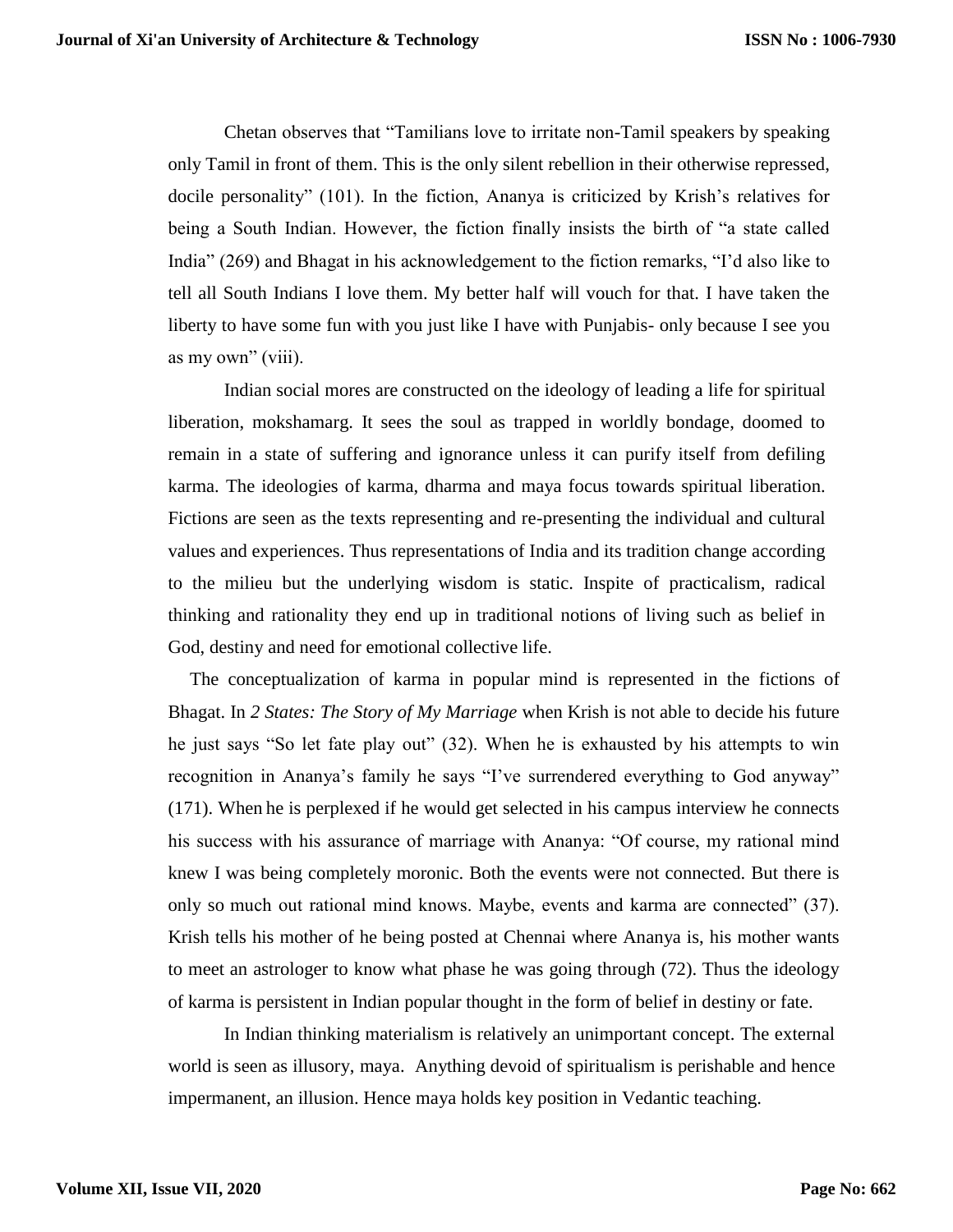Indian populace link spiritual realization with the understanding of maya and hence they firmly believe that the worldly things are illusions. Hence materialism is seen as a lower truth. In current Indian scenario the disputed ideologies of social and political dimensions find expression in the fictions as they link the world of reality to the world of fiction. These ideologies are transitional and susceptible to changes as they are temporal and are represented in different perspectives depending on the personal attitude of the writers and the subculture to which they belong. Chetan Bhagat, a north Indian nonbrahmin belonging to urban middle class represents a perspective of social ideologies pertaining to his own subculture.

Bhagat departs from the myth of chastity and questions the exploitation and gender bias stimulated by the ideology of pativrata. His women are independent and smart to take their own decisions in their life. His women and men question the authority of their parents in choosing a partner for them and daringly enter into pre-marital sexual relations with their paramour. His discourse normalizes it by excluding or giving a peripheral position to the reaction of the society.

The Indian ideology of Brahmacharya phase, which is the first twenty five years of regressive training, obedience, self-control and sexual abstinence, is vehemently protested in the novels of Bhagat. Krish is scorned as the one "on the path to becoming a man of low character" (157). However Bhagat emphasizes the ways these youth make it up with their licentiousness.

The ideology of honour, termed as izzat controls the social activities of Indians. The izzat of a family lies in their heritage, prosperity, moral values and the purity of the women in the family. Virginity in unmarried women and chastity in married women are associated with purity and are valued as an asset in traditional Indian families. The honour of the men lies in the chastity of their women folk. Both men and women embody notions of honour in totally different ways. Woman is the repository of the family honour as a daughter, wife and mother while man regulates it. The greatest threat to this honour lies in the woman.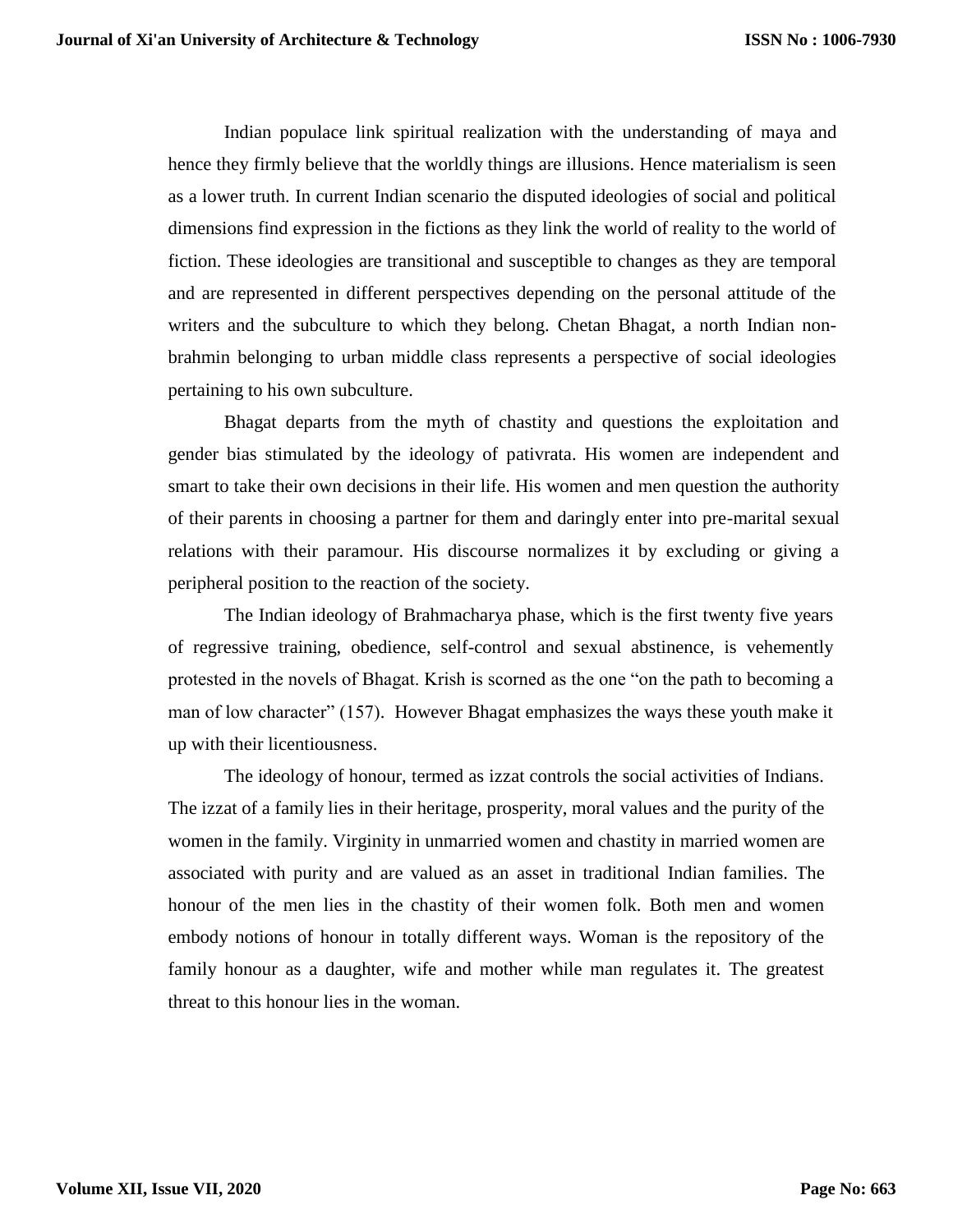In *2 States: The Story of My Marriage* Bhagat speaks of izzat in Indian families. Cancellation of marriage spoils the reputation of the bride in Indian society. When there is a misunderstanding regarding dowry in Minti's marriage, Ananya wants to inform the police and the narrator says that it is stupid to think so if she cares about Minti's "reputation" (211). The girl's father grovels at the feet of boy's family, pleads with them to proceed with the marriage rituals and the boy's side remains adamant about the car they had promised to give as a part of the dowry. Ananya holds a talk with the boy and the youth of his family and convinces them of their ignorance in behaving harsh for the sake of dowry. The boy realizes the truth and decides to marry the girl. Krish's aunt hugs Ananya and says, "Thank you beta. You kept our izzat" (216).

In Bhagat's perspective talking of purity of women is derogatory. When Ananya tells Krish that the Cisco guy who had been introduced to her by her parents to discuss the prospects of marriage hinted about her virginity: "are you still pure or something" (129), Krish mocks at him: "What a loser. What is he looking for- ghee?" (129). However, Ananya's reply that she would not top up if there is an entrance exam for virginity breaks the marriage prospects.

Ananya loves Krish, and her moving in with him creates a "mini scandal" (29). He says, "I earned the tag of a stud. And she earned tags ranging from stupidly-in- love to slut" (29). Thus by registering the mixed reaction of the society and by focusing on the support extended by youngsters, Bhagat discourages the control of society over personal affairs. By deemphasizing virginity and purity he rebels against the social ideology of kanya and izzat that bases the honour of a family on the sexual purity and reputation of their women folk.

Neha is a "bad girl" only after her affair with Hari. Ananya says that it is her first time, and if her mother finds out she will flip. When Ananya attends the wedding of Krish's cousin she asks for a drink and Krish says, "But stay a few steps away. I'll order the drink" (203). Tinki, Krish's cousin, asks for a drink for DJ and clarifies that she doesn't drink. Mothers are all typical Indian women putting up with the whims of their husband.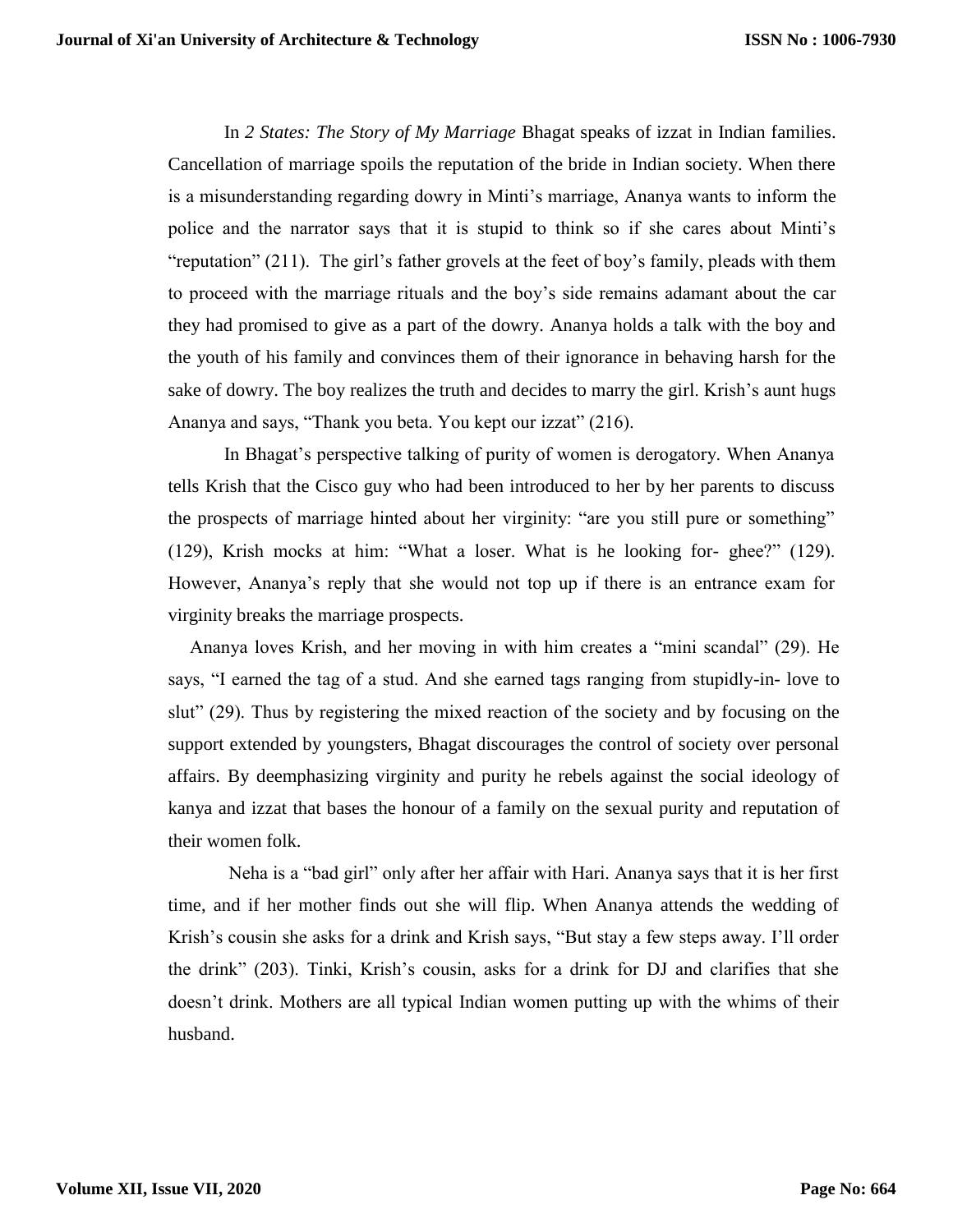When Duke's parents stop Minti's marriage, Ananya tells Duke: "You are having an arranged marriage. That is why you are getting a girl like her. If you had to woo her, can you even in your dreams have a girlfriend like her?" (213). Similar inconsistencies in the text display the writer's struggle with the fetters of his moment and his intentions to liberate himself from certain ideologies to become more progressive and modern.

Gurubhakthi is another ideology deeply rooted in Indian society. A *guru*, can be a preceptor or a teacher and is considered greater than god. Devotion to *guru* is more meritorious than that to God. A *guru* who is wise, immaculate and pure is believed to be the best guide of a man to both worldly and spiritual success. Hence the status of *guru* in traditional Indian society is reverential. However it has been undermined in many ways in modern times.

*2 States: The Story of My Marriage* gives a different perspective of gurus. Having three hour of leisure in Pondicherry, the narrator gets into the Aurobindo Ashram on Rue de la Marine. The ashram building resembles a "quiet hostel" (161) to the narrator. When a forty-year-old Western woman clad in sari asks him what he is looking for, he goes philosophic. He tells her that though he had just wanted a day away from office, he wanted an answer to his problem too. She tells him that the answers are within one self and usually people introspect, attend satsang, the sermon of a *guru* and clarify their questions with them. She introduces him to a guruji. Guruji believes that they are "destined to meet" (163). Krish recounts his problem to guruji: he a Punjabi is in love with a Tamilian and is confused if they are right when their love can make his family members unhappy. Guruji asks him to shut his eyes and recall things that keep him awake at night. Krish lists out various things such as work, uncertainty about his girlfriend and his father. Guruji places his palm on Krish's forehead and he feels "a new lightness", feels "transported to another world" as if his soul has disowned his body (164). Krish recalls the painful moment of his life when he pleaded with his father to talk to his girlfriend's father to save his love, and was rejected as a worthless cause. Guruji hears him speak and gives him coconut water and Gita. He tells him to forgive his father even if he had been wrong because "forgiving doesn't make the person who hurt you feel better, it makes you feel better" (168). Guruji advises Krish to throw away the bags of anger, pain and loss that he carries with him, and surrender himself to God. Later Krish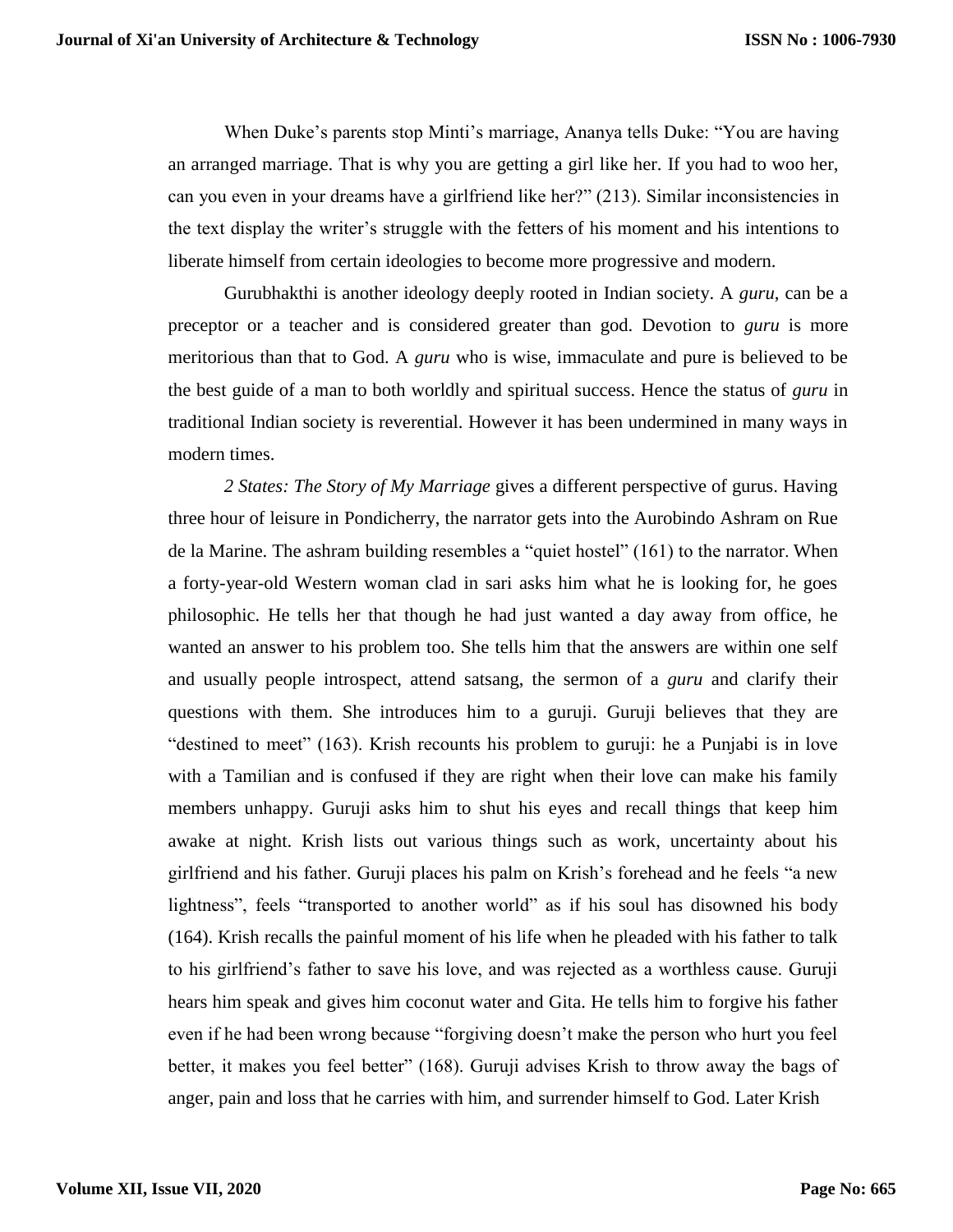tells Ananya that he feels better. He says, "Sometimes in life you just meet someone or hear something that nudged you on the right path. And that becomes the best advice. It could just be a bit of common sense said in a way that resonates with something in you. It's nothing new, but because it connects with you it holds meaning for you" (170). He tells her that he has "surrendered everything to God" (171*). Guruji* is represented as a positive force of religious institution that could bring about transformations in confused minds.

The ideology of nationalism, and philosophical ideologies of karma, dharma, maya and moksha are seen in the discourse of the everyday life of Indians. It is devoid of class, linguistic or regional distinctions. Indian wifehood is defined by the ideology of pativrata and soubhgyavati, youth is guided by the ideology of kanya or brahmacharya, and family mores are determined by the ideology of izzat. Thus ideologies underlying the discourse of the selected fiction assert the sensibility of elite and middleclass Indians of present times.

## **WORKS CITED**

- Asnani, Shyam. "The Shifting Paradigms of Indo-English Novel: Problems and Possibilities". *Caring Cultures: Sharing Imaginations: Australia and India. Ed.* Anurag Sharma and Pradeep Trikha. New Delhi: Sarup and Sons, 2006. Print.
- Bandyopadhyaya, Jayantanuja. *Class and Religion in Ancient India*. New Delhi: Anthem Press, 2007. *Google Books*. Web. 07 Jan. 2014.
- Barche, G.D. *Critical Essays on Indian Writing in English*. Ed. Jaydipsinh Dodiya. New Delhi: Sarup and Sons, 2006. Print.
- Bhagat, Chetan. *2 States: The Story of My Marriage*. New Delhi: Rupa, 2009. Print.
- Dhaliwal, Nirpal. "Chetan Bhagat: Bollywood's Favourite Author." *The Guardian*. The Guardian News and Media Limited. 24 April 2014. N. pag.Web. 4 July 2014.
- Gupta, Suman. "Indian 'commercial' fiction in English, the publishing industry, and youth culture." *Economic and Political Weekly* (2012) 46.5: 46-53. *Open Research Online*. Web.